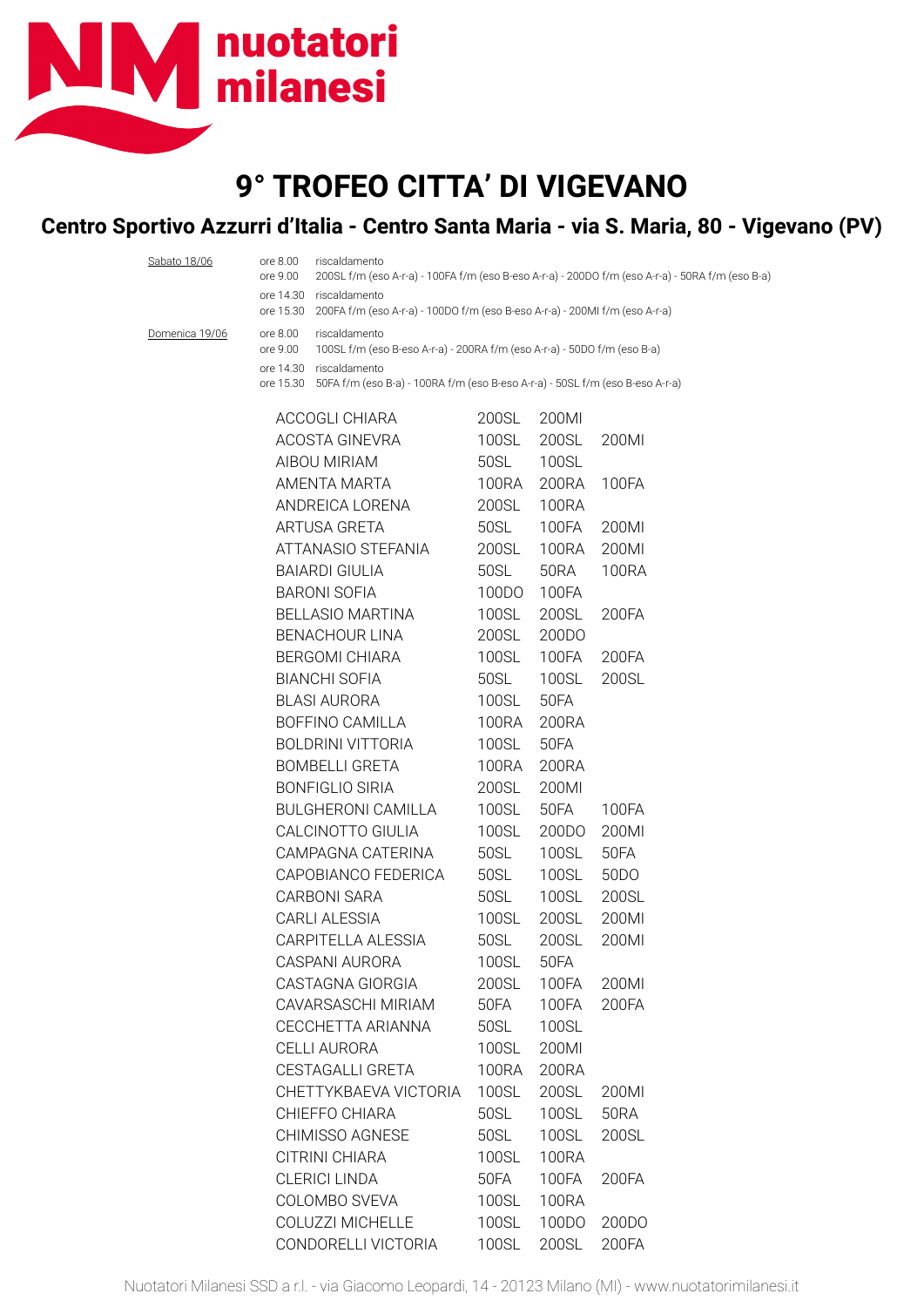

| CORRADINI BEATRICE 200SL 100RA 200MI          |              |              |                   |  |
|-----------------------------------------------|--------------|--------------|-------------------|--|
| DA ROLD DALIA 100DO<br>DAL TOSO LETIZIA 100SL |              | 200DO        |                   |  |
|                                               |              | 200SL 200MI  |                   |  |
| DE FRANCESCO SARA 200SL                       |              |              | 100RA 200RA       |  |
| DE GENNARO CHIARA                             | 50SL         | 100SL 200SL  |                   |  |
| DE GRANDI GAIA                                | 50SL         | 100SL        | 50FA              |  |
| DE IESO PAOLA                                 | 200SL        | 200MI        |                   |  |
| DELLA VEDOVA SOFIA                            | 100DO        | 100RA        |                   |  |
| <b>DEPONTI GIULIA</b>                         | 50SL         |              | 100SL 200SL       |  |
| DI BENEDETTO ALESSIA                          | <b>50SL</b>  |              | 100SL 200SL 200MI |  |
| DI CELLO BIANCA                               | 50SL         | 100SL        |                   |  |
| DI GENNARO CAMILLA                            | <b>100SL</b> | 100DO        |                   |  |
| DI PASQUALE ANGELICA 50SL                     |              | 100SL 100DO  |                   |  |
| <b>DIANESE SOFIA</b>                          | <b>100SL</b> | 100DO        |                   |  |
| DOVERA EMMA                                   | 200SL        | 200MI        |                   |  |
| DOVERA MARTINA 200SL                          |              | 100FA        |                   |  |
| DULHERU ANASTASIA 200DO                       |              | 200MI        |                   |  |
| ESPOSITO MELISSA 100DO                        |              |              | 50RA 100RA        |  |
|                                               |              |              |                   |  |
|                                               |              |              |                   |  |
|                                               |              | 200RA 200FA  |                   |  |
| FASANI REBECCA 100SL                          |              | 50FA         |                   |  |
| FORNONI CAMILLA                               | <b>100SL</b> | 200SL        |                   |  |
| FRASSACARRO ELEONORA                          | 50RA         | <b>100RA</b> |                   |  |
| FREDDI CHIARA                                 | 50SL         | 200SL 200MI  |                   |  |
| FREDHOLM LAURA                                |              | 200SL 50DO   |                   |  |
| FUMAGALLI GRETA                               | 50SL         | 100SL        | 200SL             |  |
| GALLO MARGHERITA 200SL                        |              | 200MI        |                   |  |
| <b>GEBBIA SARA</b>                            | 50SL         | <b>100SL</b> |                   |  |
| GOGLIA LETIZIA                                | 50FA         | 100FA 200FA  |                   |  |
| <b>GRASSI EMMA</b>                            | 50SL         | 100SL 200SL  |                   |  |
| <b>GRASSI MARTINA</b>                         | 200SL        | 50FA         | 200MI             |  |
| <b>GUASTONE BARBARA</b>                       | 50SL         | 100SL        |                   |  |
| <b>GUGLIELMI REBECCA</b>                      | 200SL        | 200MI        |                   |  |
| <b>INDELICATO ROSSELLA</b>                    | 100SL        | 200SL        |                   |  |
| <b>ISOLA KIDANEMIHERET</b>                    | 50SL         | 100SL        |                   |  |
| LA MONICA SARA                                | <b>100SL</b> | 200SL        | 200MI             |  |
| LAZZARINI GIORGIA                             | 50SL         | <b>100SL</b> | 200SL             |  |
| <b>LAZZARINI GIULIA</b>                       | <b>100SL</b> | <b>100RA</b> |                   |  |
| LODA VIOLA                                    | 100SL        | <b>100RA</b> |                   |  |
| <b>LOSA ALICE</b>                             | 100SL        | 200MI        |                   |  |
| LOSA GIULIA                                   | 200RA        | 200MI        |                   |  |
| <b>LUALDI BEATRICE</b>                        | 200SL        | 100DO        |                   |  |
| LUCCHI GAIA                                   | <b>100RA</b> | 200RA        |                   |  |
| M'BO LUCETTE                                  | 100SL        | 200SL        |                   |  |
| MADELLA ELISA                                 | 50SL         | 50FA         |                   |  |
| MAINO ELENA                                   | 200SL        | 100RA        | 200RA             |  |
| MANTOVANI MARGHERITA                          | 50SL         | 100SL        |                   |  |
| MARAN GRETA                                   | 100DO        | 200DO        |                   |  |
|                                               |              |              |                   |  |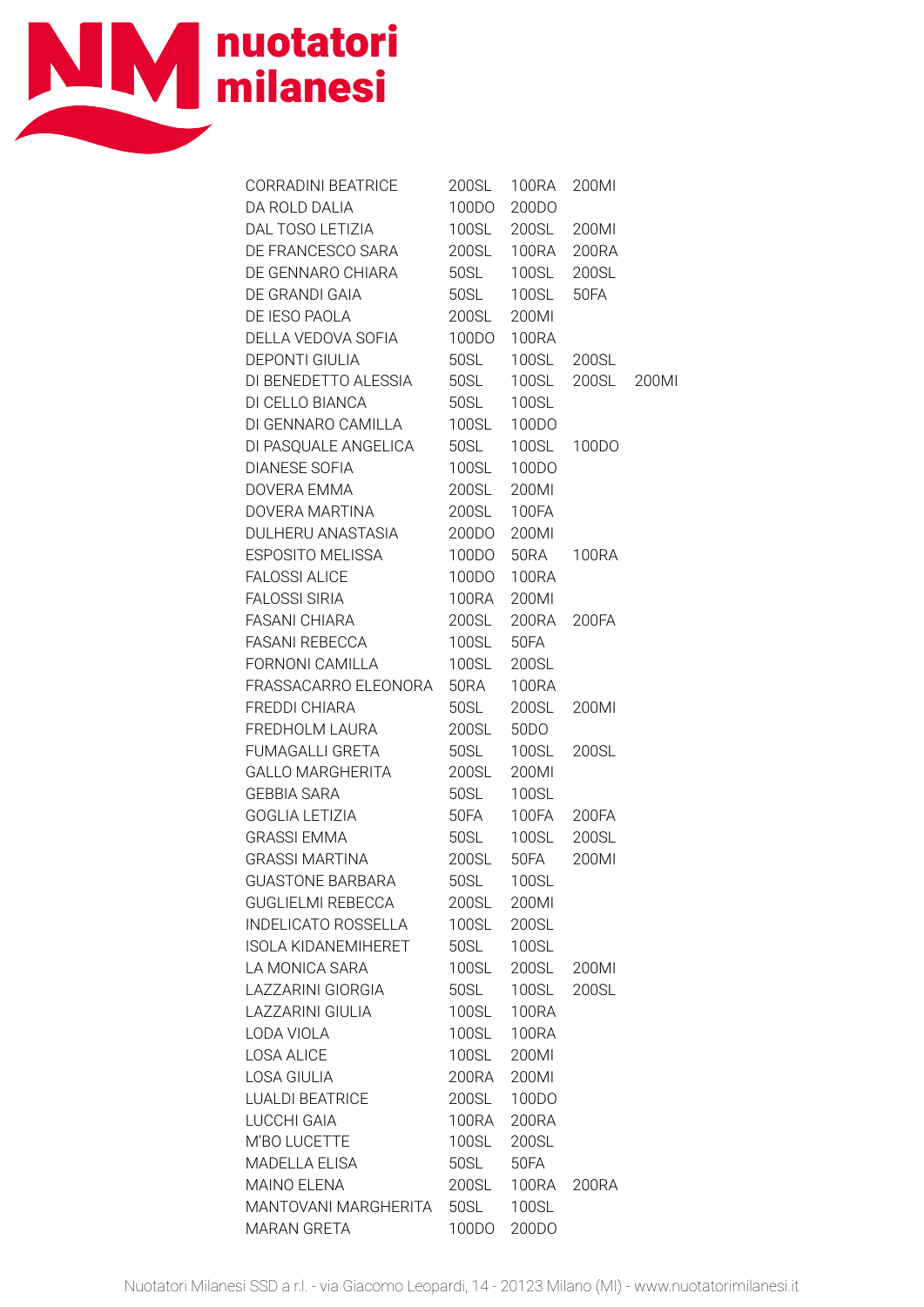

| MARAZZINI AGNESE                                                   | 100DO        | 50FA               |            |       |
|--------------------------------------------------------------------|--------------|--------------------|------------|-------|
| MARINO CHIARA<br>MARTINELLI MICHELA                                | 50SL         | 100SL              |            |       |
|                                                                    | 50DO         | 100DO              | 200DO      |       |
| MAURI PETRA<br>MAZZOCCHI OLIVIA<br>MERLINI CHIARA<br>MOLINARI ANNA | 50SL         | 100SL              |            |       |
|                                                                    | <b>100SL</b> | <b>100RA</b>       |            |       |
|                                                                    | 200DO        | 50FA               | 200FA      |       |
|                                                                    | 50SL         | 100SL 200SL        |            |       |
| MONTESANO NOEMI                                                    | <b>100SL</b> | 100DO 100FA        |            |       |
| MORACCHIOLI MARTINA                                                | <b>100SL</b> | 200SL 200MI        |            |       |
| MOROSSI EUGENIA                                                    | 50SL         | 100DO              | 200DO      |       |
| MOSCHETTI GIORGIA                                                  | <b>200SL</b> | 200MI              |            |       |
| OROPALLO FRANCESCA                                                 | 50SL         | 50FA               | 200MI      |       |
| PALAZZOTTO DANIELA 50SL 200FA                                      |              |                    |            |       |
| PALUMBO ANNABEL<br>PAROZZI ALICE<br>PASINELLI GAIA                 | 100SL 50FA   |                    |            |       |
|                                                                    |              | 50DO  100DO  100FA |            |       |
|                                                                    | <b>50SL</b>  | 50RA 50FA          |            |       |
| PATRINI ELISABETTA                                                 | 100RA        | 200RA              |            |       |
| PAVAN FRANCESCA                                                    |              | 50SL  100SL        |            |       |
| PAVANELLO REBECCA<br>TAVANELLO REBECCA                             | 100DO 50FA   |                    |            |       |
| PAVANI MARTINA                                                     |              | 100SL 200DO        |            |       |
| PINTUS ASIA                                                        |              | 100SL 200SL 100DO  |            |       |
| PISONI CLARISSA                                                    | 100SL        | 100DO              |            |       |
| PISONI RACHELE                                                     | <b>100SL</b> | 100DO              |            |       |
| POLENGHI LUDOVICA                                                  | 100DO        | 50FA               |            |       |
| PONZO GIORGIA                                                      | <b>100SL</b> | 200MI              |            |       |
| RAIMONDI SILVIA                                                    | 50SL         |                    | 50DO 100DO |       |
| RASCHIELLI ELISA                                                   | 50SL         | <b>100SL</b>       |            |       |
| <b>RE MATILDE</b>                                                  | 50SL         | 100SL 200SL        |            |       |
| <b>REALI IRIS</b>                                                  | <b>100RA</b> | 200RA              | 200MI      |       |
| RIBOLDI OLGA                                                       |              | 100SL 100DO        |            |       |
| RIGOLI CHIARA                                                      |              | 200SL 200DO        | 200MI      |       |
| RODOLFO MASERA LUCREZIA                                            | <b>200SL</b> | 100DO              |            |       |
| ROSSI GIORGIA                                                      | 200SL        | <b>100RA</b>       | 200MI      |       |
| RUPOLO GIORGIA                                                     | 200SL        | 200RA              | 200MI      |       |
| SALVATORI SOFIA                                                    | 50SL         | 100SL              |            |       |
| SARCINA SARA                                                       | 50SL         | 100SL              |            |       |
| SIRNA GIORGIA                                                      | <b>100SL</b> | 200SL              | 100DO      |       |
| SOMIGLIANA LIDIA                                                   | 50SL         | 50DO               | 100DO      | 200DO |
| <b>TONELLO SARA</b>                                                | 100SL        | 50FA               |            |       |
| <b>TREVISAN GIULIA</b>                                             | 50SL         | 100SL              | 200SL      |       |
| TREZZA OTTAVIA                                                     | <b>100SL</b> | 50FA               |            |       |
| TRIPODI CARLOTTA                                                   | 50SL         | 100SL              | 200SL      |       |
| <b>VALISI SARA</b>                                                 | 200SL        | 200MI              |            |       |
| VERDINO VIVIANA                                                    | <b>100RA</b> | 200MI              |            |       |
| VERONELLI VALENTINA                                                | 100SL        | 200SL              | 100RA      |       |
| <b>VILLA ELENA</b>                                                 | 50SL         | 50FA               | 100FA      |       |
| <b>VILLA SOFIA</b>                                                 | 100SL        | 50FA               |            |       |
| VINCENZI AZZURRA                                                   | 200SL        | 200MI              |            |       |
| XHORAJ LEONELA                                                     | 200SL        | 200MI              |            |       |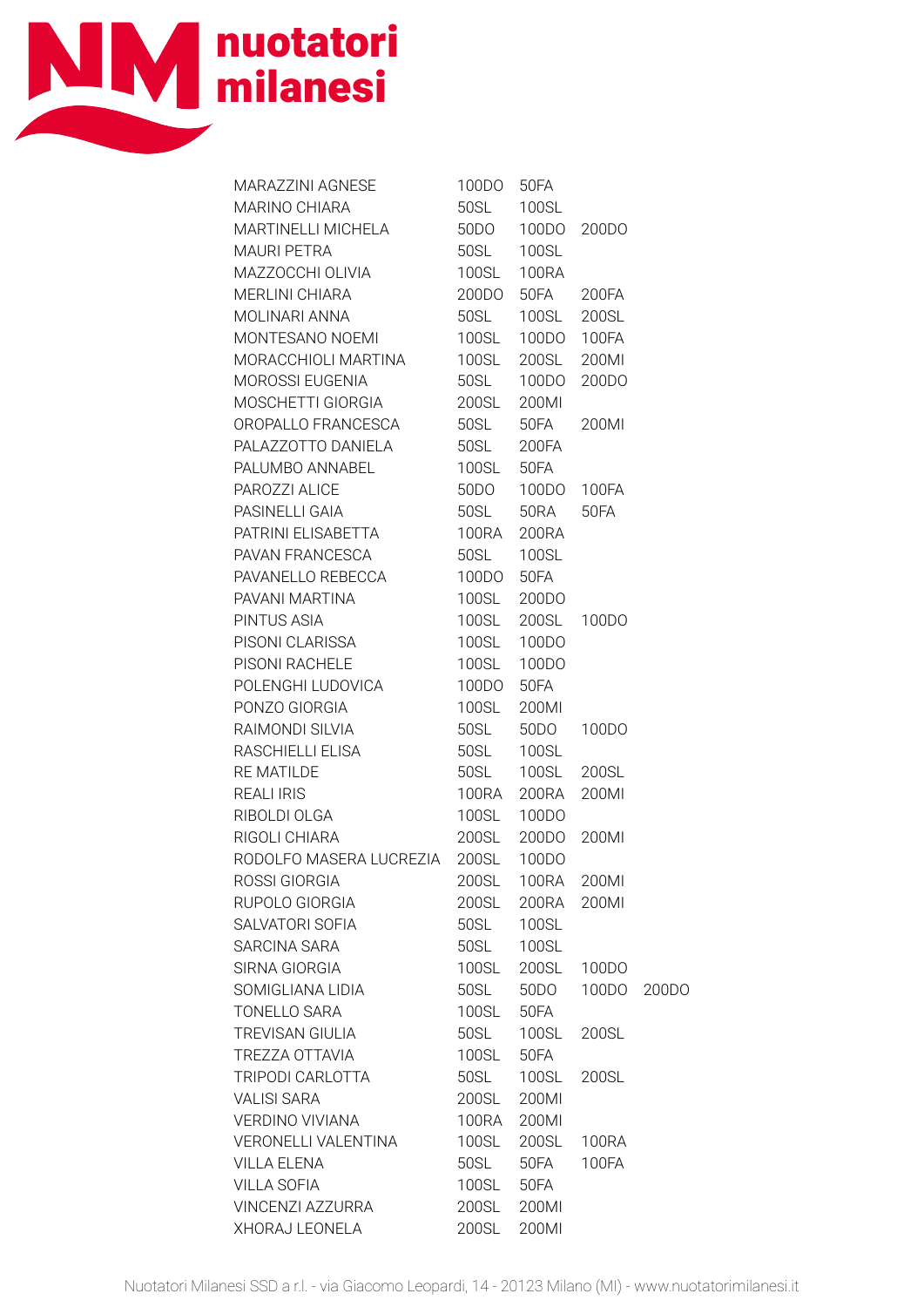

| ANTONELLI MATTEO          | 50SL         | 100SL        |       |       |
|---------------------------|--------------|--------------|-------|-------|
| ARTIOLI ANDREA            | <b>100SL</b> | <b>100RA</b> |       |       |
| BACCARO GIACOMO           | 50SL         | 100SL        | 200MI |       |
| <b>BANFI RICCARDO</b>     | <b>100SL</b> | <b>100RA</b> |       |       |
| <b>BARBESTA CHRISTIAN</b> | 200DO        | 200MI        |       |       |
| <b>BARLOCCO PIETRO</b>    | 100SL        | 100RA        |       |       |
| BARLOCCO THOMAS           | <b>100SL</b> | 200SL        | 200MI |       |
| <b>BARONI EDOARDO</b>     | 50SL         | <b>200SL</b> | 100FA |       |
| BARTOLOMEO STEFAN         | 50SL         | 100SL        | 200SL |       |
| BASTIDA MATIAS            | 200SL        | 200MI        |       |       |
| BELLINI FEDERICO          | <b>50SL</b>  | <b>100SL</b> | 200SL |       |
| BERETTA EDOARDO           | 50SL         | 100SL        | 200SL | 200FA |
| BERETTA JACOPO            |              | 50SL  100SL  | 100FA |       |
| BONAITI LORENZO           | 50SL         | 50RA         | 50FA  | 200Ml |
| BONDESAN MANUEL           |              | 100SL 200MI  |       |       |
| BORGONOVO ANDREA          | <b>100SL</b> | 200SL        | 200MI |       |
| <b>BOSSI FILIPPO</b>      | 200SL        | 200FA        |       |       |
| <b>BUSTI PIETRO</b>       |              | 200SL 100RA  |       |       |
| BUTTI LORENZO             |              | 200SL 200RA  | 200MI |       |
| CAMERINI MATTEO           | 50SL         | 50RA         | 50FA  |       |
| CAPOZZA MARCO             | 100FA        | 200FA        | 200MI |       |
| CAPPELLO GABRIELE         | <b>100SL</b> | <b>200SL</b> | 200FA |       |
| CARNINI FEDERICO          | 200SL        | <b>100RA</b> |       |       |
| CARRA' LORENZO            | <b>50SL</b>  | <b>100SL</b> | 100RA |       |
| CASAGRANDE LUCA           | <b>100SL</b> | <b>200SL</b> | 200MI |       |
| CASPANI ALESSANDRO        | 50SL         | <b>100SL</b> |       |       |
| CASSIANI GIACOMO          | 200SL        | 100FA        | 200FA |       |
| CASTIGLIONI GABRIELE      | 200RA 100FA  |              |       |       |
| CHIODO NICHOLAS           | <b>50SL</b>  | 50FA         |       |       |
| CORNALBA ANDREA           | 200SL        | 100RA        | 200RA |       |
| CORVINO LORENZO           | 100DO        | 50FA         |       |       |
| CREMASCOLI MARCO          | <b>100SL</b> | 100DO        |       |       |
| D'AGOSTINO THOMAS         | 100SL        | 200MI        |       |       |
| DALLE CRODE NICOLO'       | 200SL        | 200FA        |       |       |
| DE FRANCESCO NICOLO'      | 100SL        | 50FA         |       |       |
| DE LUCA FEDERICO          | <b>100RA</b> | 200RA        | 100FA |       |
| DEPONTI ALESSANDRO        | 50SL         | 100SL        | 200SL |       |
| DI NICOLA ALESSANDRO      | 200SL        | <b>100RA</b> | 200RA |       |
| DI SALVIO FRANCESCO       | 50SL         | 100SL        | 100DO |       |
| DORDONI TOMMASO           | 100SL        | 50FA         |       |       |
| DRIOLI ALESSANDRO         | 100SL        | 50FA         |       |       |
| FARINELLI LORENZO         | 50SL         | 100SL        | 200SL |       |
| <b>FARINELLI MATTEO</b>   | 100SL        | 200SL        | 200MI |       |
| FASANI TOMMASO            | 200SL        | 200RA        | 200FA |       |
| FERRARI NICCOLO'          | 200SL        | 200MI        |       |       |
| FERRARI TOMMASO           | 200DO        | 200RA        | 200FA |       |
| <b>FORNONI GIULIO</b>     | 50SL         | 100SL        |       |       |
| <b>GALLO GABRIELE</b>     | 50SL         | 100SL        |       |       |
| <b>GERLO SIMONE</b>       | <b>50RA</b>  | <b>100RA</b> |       |       |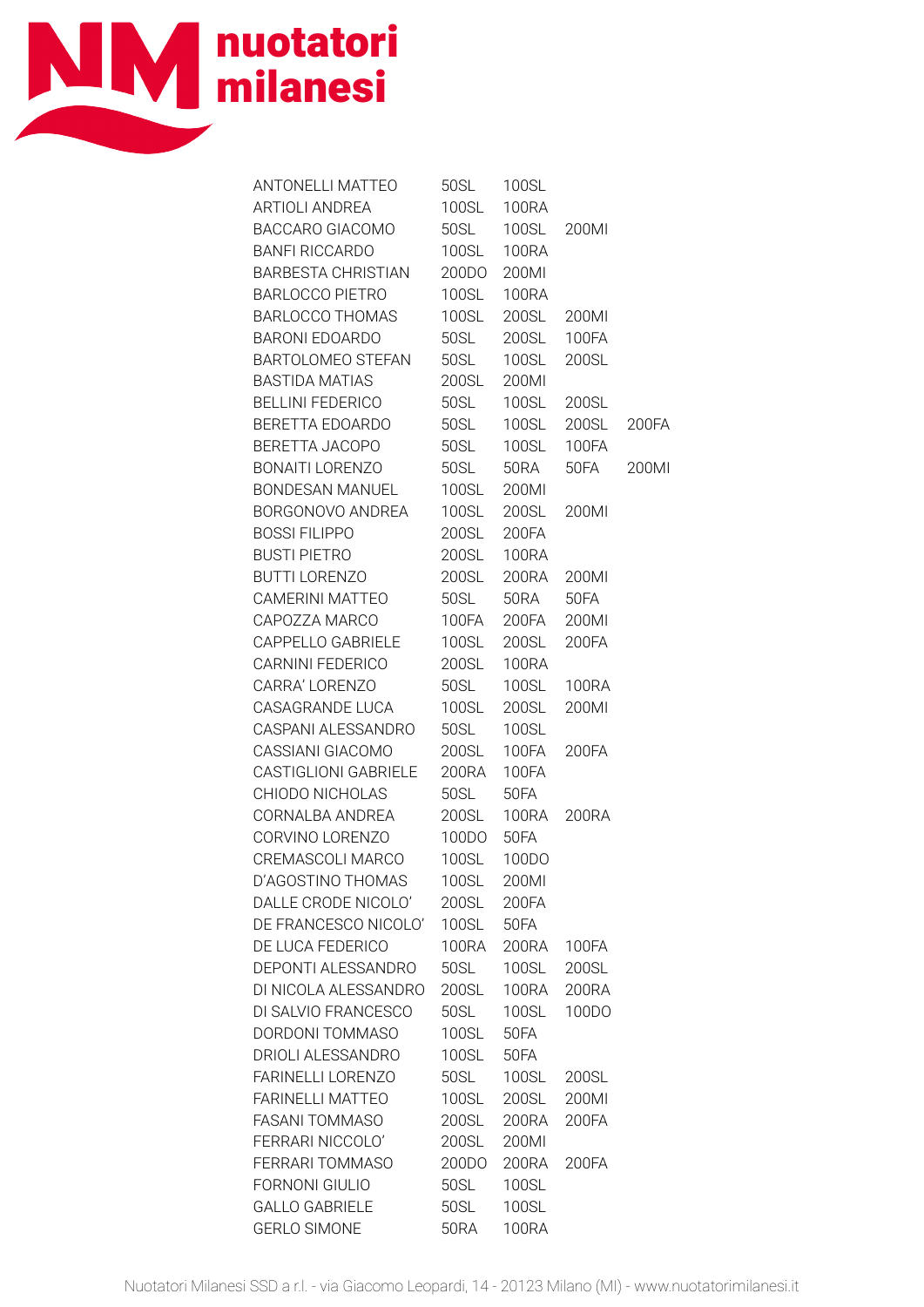

| GIARDINA GABRIELE      | 200SL        | 200RA             | 200MI        |  |
|------------------------|--------------|-------------------|--------------|--|
| GIOVANNONI GABRIELE    | 200SL        | 200DO             | 200MI        |  |
| <b>GIULIANI MATTEO</b> | 50SL         | 200SL             | 200MI        |  |
| GOGLIA TOMMASO         | <b>200SL</b> | 200FA             | 200MI        |  |
| GRANDINI TOMMASO       | 200SL        | 50RA              | 100RA 200RA  |  |
| <b>GRASSO SIMONE</b>   | 200SL        | 100DO             |              |  |
| <b>IELASI MARCO</b>    | 200SL        |                   | 100RA 200RA  |  |
| IONICA ALESSANDRO      | <b>100SL</b> | 100RA 100FA       |              |  |
| <b>KASSAB ADAN</b>     | 50SL         | 100SL             |              |  |
| LANDI CARLO            | <b>200SL</b> | 200FA             |              |  |
| <b>LEONI FABIO</b>     | <b>100SL</b> | 200DO             |              |  |
| LEONI STEFANO          | 50SL         | 100SL             | 200DO        |  |
| LOSCO EDOARDO          | <b>100SL</b> | 50FA              |              |  |
| MAGGIO ANDREA          | 100SL        | 100FA             |              |  |
| MALANDRINO LEONARDO    | <b>200SL</b> | 200FA 200MI       |              |  |
| <b>MANTOVANI PAOLO</b> | 50SL         |                   | 100DO 200DO  |  |
| MARAN CHRISTIAN        | 50SL         | 100SL 50FA        |              |  |
| MARELLI SAMUELE        | 200SL        | 200MI             |              |  |
| MARGHIERI MASSIMO      | <b>100SL</b> | 50FA              |              |  |
| MARINO LORENZO         | <b>100SL</b> | 100DO             |              |  |
| MARTINELLI ALESSANDRO  | <b>100SL</b> | 50FA              |              |  |
| MARTINO SEBASTIAN      | 50SL         |                   | 100SL 100DO  |  |
| MASCETTI NICHOLAS      | 100SL        | 100DO             |              |  |
| MEREGHETTI LORENZO     | <b>100SL</b> | <b>100RA</b>      |              |  |
| MIATELLO MARCO         | <b>100SL</b> | <b>100RA</b>      |              |  |
| MIATELLO MATTIA        | 100SL        | 100RA             |              |  |
| MOLINARI FABIO         | 50SL         | 50RA 50FA         |              |  |
| MOLLA MARCO            | 100RA        | 100FA 200MI       |              |  |
| MORESCHI IVAN          | 200DO        | 100RA             | 200MI        |  |
| MUSICOV EDWIN          | 200SL        | 200MI             |              |  |
| <b>NEGRI CESARE</b>    | 100DO        | 200DO             |              |  |
| NICASTRO LORENZO       | 100SL        | 100DO             |              |  |
| <b>NITI IAN</b>        | 100SL        | 100FA             | 200MI        |  |
| NOBILE PIETRO          | 200SL        | 100FA             | 200MI        |  |
| <b>OLDANI DANIELE</b>  | 50SL         | 100SL             | 200DO        |  |
| <b>OLDANI SIMONE</b>   | 200SL        | 100DO             |              |  |
| ORIGGIO ALESSANDRO     | 100SL        | 50 <sub>D</sub> O |              |  |
| PANETTA MARCO          | 100FA        |                   |              |  |
| PATTERI ALBERTO        | 50SL         | 100SL             |              |  |
| PENSABENE DANIELE      | 100SL        |                   |              |  |
| PERSENDI GIOELE        | 50SL         | 100DO             | <b>100FA</b> |  |
| PIZZOCARO FRANCESCO    | 50SL         | 100DO             | 200DO        |  |
| POLETTI MATTIA         | <b>100RA</b> | 50FA              |              |  |
| PRIMERANO EDOARDO      | 50SL         | 100SL             | 200SL        |  |
| PROCCHI DAVIDE         | 200SL        | 200RA             |              |  |
| PROVERBIO CESARE       | 200SL        | 200MI             |              |  |
| PRUENSTER LUDOVICO     | 100SL        | 200SL             | 200FA        |  |
| PUGLISI ALESSIO        | 100SL        | 50FA              | 100FA        |  |
| PUGLISI DIEGO          | 50SL         | 200FA             |              |  |